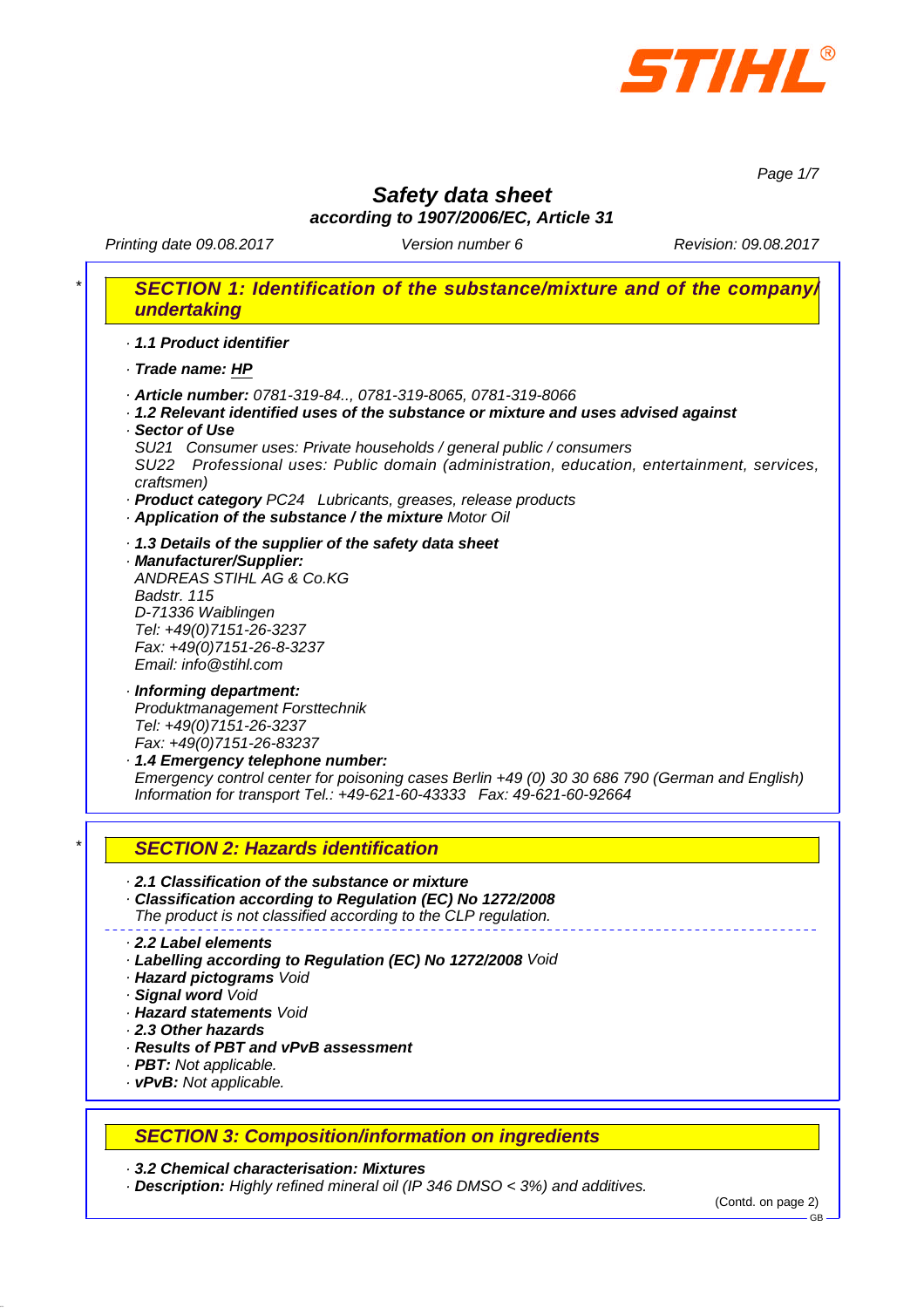*according to 1907/2006/EC, Article 31*

Printing date 09.08.2017 **Version number 6** Revision: 09.08.2017

*Trade name: HP*

(Contd. of page 1)

*· Dangerous components: Void*

*· Additional information For the wording of the listed hazard phrases refer to section 16.*

### *SECTION 4: First aid measures*

- *· 4.1 Description of first aid measures*
- *· General information*

*Instantly remove any clothing soiled by the product.*

- *Wash contaminated clothing before reuse.*
- *· After inhalation Supply fresh air; consult doctor in case of symptoms.*
- *· After skin contact*

*Instantly wash with water and soap and rinse thoroughly. If skin irritation continues, consult a doctor.*

- *· After eye contact*
- *Rinse opened eye for several minutes under running water. If symptoms persist, consult doctor. · After swallowing*
- *Do not induce vomiting.*

*In case of persistent symptoms consult doctor.*

- *· 4.2 Most important symptoms and effects, both acute and delayed No further relevant information available.*
- *· 4.3 Indication of any immediate medical attention and special treatment needed No further relevant information available.*

### *SECTION 5: Firefighting measures*

*· 5.1 Extinguishing media*

- *· Suitable extinguishing agents*
- *Extinguishing powder, foam or water jet. Fight larger fires with water jet or alcohol-resistant foam.*
- *· For safety reasons unsuitable extinguishing agents Water with a full water jet.*
- *· 5.2 Special hazards arising from the substance or mixture Can be released in case of fire Carbon monoxide (CO)*
- *· 5.3 Advice for firefighters*
- *· Protective equipment:*
- *Wear full protective suit.*

*Wear self-contained breathing apparatus.*

### *SECTION 6: Accidental release measures*

*· 6.1 Personal precautions, protective equipment and emergency procedures Keep away from ignition sources Ensure adequate ventilation Wear protective equipment. Keep unprotected persons away. Particular danger of slipping on leaked/spilled product. · 6.2 Environmental precautions: Inform respective authorities in case product reaches water or sewage system. Do not allow to enter drainage system, surface or ground water. · 6.3 Methods and material for containment and cleaning up: Remove from the surface of water (e.g. skim or vacuum off) Should larger amounts of liquid run out stem it and dispose it of. Absorb with liquid-binding material (sand, diatomite, universal binders) and disposal in suitable containers.*

(Contd. on page 3)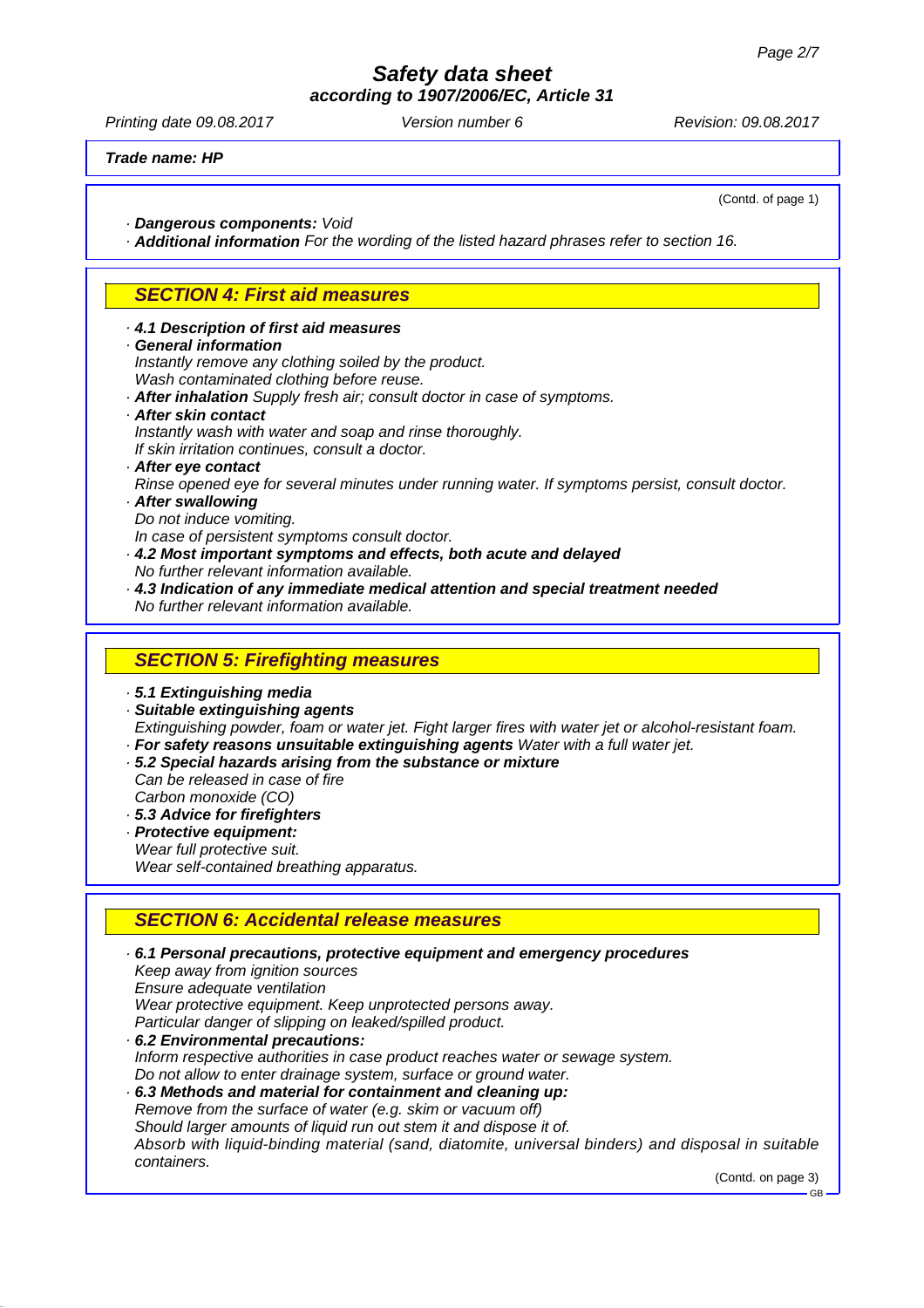*according to 1907/2006/EC, Article 31*

Printing date 09.08.2017 **Version number 6** Revision: 09.08.2017

(Contd. of page 2)

*Trade name: HP*

#### *· 6.4 Reference to other sections*

*See Section 8 for information on personal protection equipment. See Section 7 for information on safe handling. See Section 13 for information on disposal.*

## *\* SECTION 7: Handling and storage*

*· 7.1 Precautions for safe handling Avoid contact with eyes and skin. Store in cool, dry place in tightly closed containers. Keep away from heat and direct sunlight.*

- *· Information about protection against explosions and fires: Fumes can combine with air to form an explosive mixture.*
- *· 7.2 Conditions for safe storage, including any incompatibilities*
- *· Storage*
- *· Requirements to be met by storerooms and containers: Store only in unopened original receptacles. Prevent any penetration into the ground. Store in a well-ventilated place.*
- *· Information about storage in one common storage facility: Store away from oxidising agents.*
- *· Further information about storage conditions: Store in cool, dry conditions in well sealed containers. Must be stored in a collecting room.*
- *· Storage class 10*
- *· 7.3 Specific end use(s) No further relevant information available.*

#### *SECTION 8: Exposure controls/personal protection*

*· 8.1 Control parameters*

*· Components with limit values that require monitoring at the workplace:*

*The product does not contain any relevant quantities of materials with critical values that have to be monitored at the workplace.*

*· Additional information: The lists that were valid during the compilation were used as basis.*

- *· 8.2 Exposure controls*
- *· Personal protective equipment*
- *· General protective and hygienic measures*

*Do not carry cleaning cloths impregnated with the product in trouser pockets.*

- *Be sure to clean skin thoroughly after work and before breaks. · Breathing equipment:*
- *Not necessary if room is well-ventilated.*

*In case of insufficient removal by suction or longer inhalation a breathing protection is required. · Protection of hands:*

*Oil resistant gloves*

*The glove material has to be impermeable and resistant to the product/ the substance/ the preparation.*

*If only a short-term loading of the glove material by splashes is expected, tricoted gloves with higher wearability for the better acceptance of the users are recommended.*

*· Material of gloves*

*The selection of the suitable gloves does not only depend on the material, but also on further marks of quality and varies from manufacturer to manufacturer. As the product is a preparation of several substances, the resistance of the glove material can not be calculated in advance and has therefore to be checked prior to the application.*

(Contd. on page 4)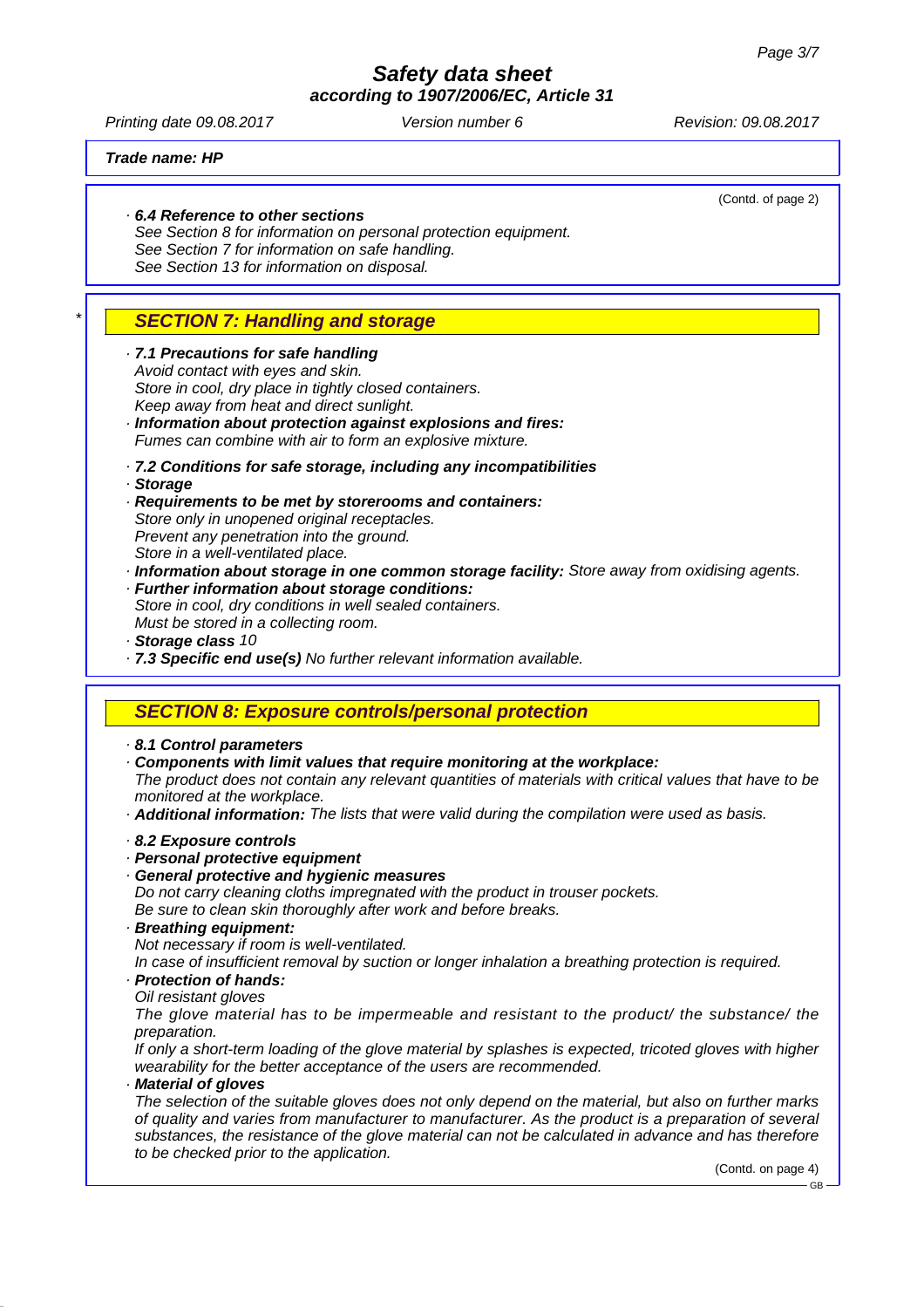*according to 1907/2006/EC, Article 31*

Printing date 09.08.2017 **Version number 6** Revision: 09.08.2017

(Contd. of page 3)

*Trade name: HP*

*· Penetration time of glove material*

*The exact break through time has to be found out by the manufacturer of the protective gloves and has to be observed.*

*· For the permanent contact gloves made of the following materials are suitable: Nitrile rubber, NBR Thickness*  $\geq 0.35$  *mm.* 

*· Eye protection: Safety glasses recommended during refilling.*

*· Body protection: Protective work clothing.*

## *\* SECTION 9: Physical and chemical properties · 9.1 Information on basic physical and chemical properties · General Information · Appearance: Form: Fluid Colour: Red · Odour: Weak, characteristic · Odour threshold: Not determined. · pH-value: Not determined. · Change in condition Melting point/freezing point: Not determined Initial boiling point and boiling range: Not determined · Pour point: -30°C · Flash point: 245°C (ISO 2592) · Inflammability (solid, gaseous) Not applicable. · Self-inflammability: Product is not selfigniting. · Explosive properties: In use, may form flammable/explosive vapour-air mixture. · Critical values for explosion: Lower: 0.6 Vol % Upper: 6.5 Vol % · Vapour pressure: Not determined. · Density at 20°C 0.886 g/cm³ (DIN 51757) · Solubility in / Miscibility with Water: Not miscible or difficult to mix · Partition coefficient: n-octanol/water: > 3 log POW · Viscosity:* dynamic: *dynamic: Not determined.*<br> *kinematic at 40°C:* 113.9 mm<sup>2</sup>/s *kinematic at 40°C:*

*SECTION 10: Stability and reactivity*

*· 10.1 Reactivity No further relevant information available.*

*· 9.2 Other information No further relevant information available.*

*· 10.2 Chemical stability*

*· Thermal decomposition / conditions to be avoided:*

*No decomposition if used according to specifications.*

(Contd. on page 5)

GB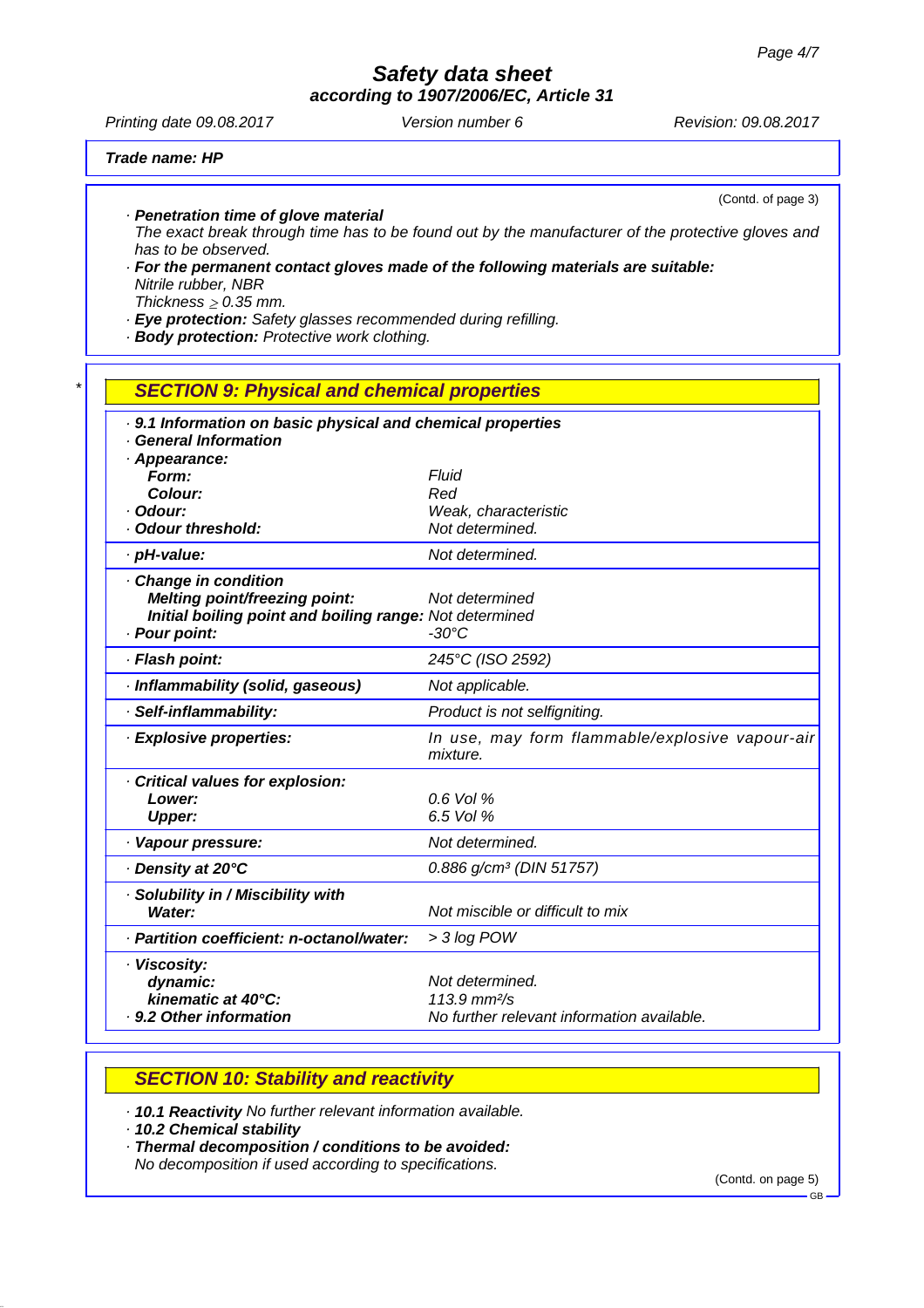*according to 1907/2006/EC, Article 31*

Printing date 09.08.2017 **Version number 6** Revision: 09.08.2017

(Contd. of page 4)

*Trade name: HP*

- *· 10.3 Possibility of hazardous reactions No dangerous reactions known*
- *· 10.4 Conditions to avoid sources of ignition.*
- *· 10.5 Incompatible materials: Avoid contact with strong oxidizing agents.*
- *· 10.6 Hazardous decomposition products:*
- *None in case of intended use and storage in compliance with instructions.*
- *\* SECTION 11: Toxicological information*
- *· 11.1 Information on toxicological effects*
- *· Acute toxicity Based on available data, the classification criteria are not met.*
- *· Primary irritant effect:*
- *· Skin corrosion/irritation*
- *Longer or repeated contact with the product reduces the natural readipogenesis of the skin and results in the desiccation of the skin. That product can be absorbed via the skin.*
- *More frequent and continuous contact with the skin may result in irritation of the skin.*
- *· Serious eye damage/irritation Splashes can cause temporary eye irritation. · Respiratory or skin sensitisation Based on available data, the classification criteria are not met.*
- *· CMR effects (carcinogenity, mutagenicity and toxicity for reproduction)*
- *· Germ cell mutagenicity Based on available data, the classification criteria are not met.*
- *· Carcinogenicity Based on available data, the classification criteria are not met.*
- *· Reproductive toxicity Based on available data, the classification criteria are not met.*
- *· STOT-single exposure Based on available data, the classification criteria are not met.*
- *· STOT-repeated exposure Based on available data, the classification criteria are not met.*
- *· Aspiration hazard Based on available data, the classification criteria are not met.*

### *\* SECTION 12: Ecological information*

- *· 12.1 Toxicity*
- *· Aquatic toxicity: No further relevant information available.*
- *· 12.2 Persistence and degradability No further relevant information available.*
- *· Other information: The product is biodegradable.*
- *· Behaviour in environmental systems:*
- *· Components:*

*A product that has flown out can lead to the formation of a film on the water surface which reduces the oxygen exchange and results in the organisms dying-off.*

- *· 12.3 Bioaccumulative potential*
- *For this product no bioaccumulation in environment for the food chains expected.*
- *· 12.4 Mobility in soil No further relevant information available.*
- *· Additional ecological information:*
- *· General notes:*

*Water hazard class 2 (German Regulation) (Self-assessment): hazardous for water. Do not allow product to reach ground water, water bodies or sewage system. Danger to drinking water if even small quantities leak into soil.*

- *· 12.5 Results of PBT and vPvB assessment*
- *· PBT: Not applicable.*
- *· vPvB: Not applicable.*

*· 12.6 Other adverse effects No further relevant information available.*

(Contd. on page 6)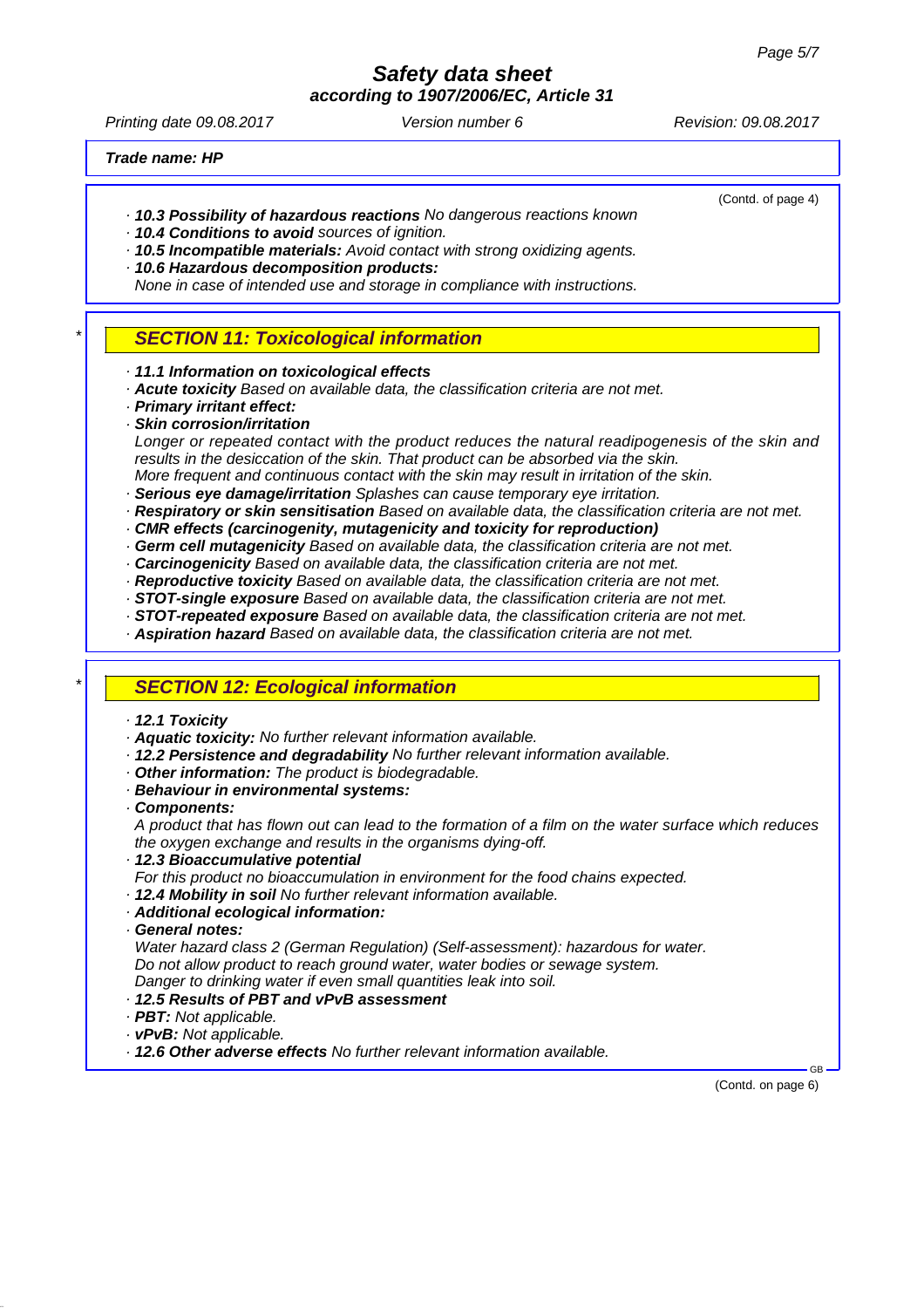*according to 1907/2006/EC, Article 31*

Printing date 09.08.2017 **Version number 6** Revision: 09.08.2017

*Trade name: HP*

(Contd. of page 5)

### *SECTION 13: Disposal considerations*

#### *· 13.1 Waste treatment methods*

#### *· Recommendation*

*The waste code numbers mentioned are recommendations based on the probable use of the product.*

*The product is suitable for processing by an approved recycling facility or can be disposed of at any government approved waste disposal facility.*

#### *· European waste catalogue*

*13 02 05\* mineral-based non-chlorinated engine, gear and lubricating oils*

### *· Uncleaned packagings:*

#### *· Recommendation:*

*Dispose of packaging according to regulations on the disposal of packagings. Packaging may be reused or recycled after cleaning.*

### *SECTION 14: Transport information*

| · 14.1 UN-Number<br>· ADR/RID/ADN, ADN, IMDG, IATA                         | Void                                                    |
|----------------------------------------------------------------------------|---------------------------------------------------------|
| 14.2 UN proper shipping name<br>· ADR/RID/ADN, ADN, IMDG, IATA             | Void                                                    |
| · 14.3 Transport hazard class(es)                                          |                                                         |
| · ADR/RID/ADN, ADN, IMDG, IATA<br>· Class                                  | Void                                                    |
| ⋅ 14.4 Packing group<br>· ADR/RID/ADN, IMDG, IATA                          | Void                                                    |
| . 14.5 Environmental hazards:<br>· Marine pollutant:                       | No                                                      |
| 14.6 Special precautions for user                                          | Not applicable.                                         |
| 14.7 Transport in bulk according to Annex II<br>of Marpol and the IBC Code | Not applicable.                                         |
| · Transport/Additional information:                                        | Not dangerous according to the above<br>specifications. |
| · UN "Model Regulation":                                                   | Void                                                    |
|                                                                            |                                                         |

## *\* SECTION 15: Regulatory information*

*· 15.1 Safety, health and environmental regulations/legislation specific for the substance or mixture*

- *· Directive 2012/18/EU*
- *· Named dangerous substances ANNEX I None of the ingredients is listed.*

*· 15.2 Chemical safety assessment: A Chemical Safety Assessment has not been carried out.*

(Contd. on page 7)